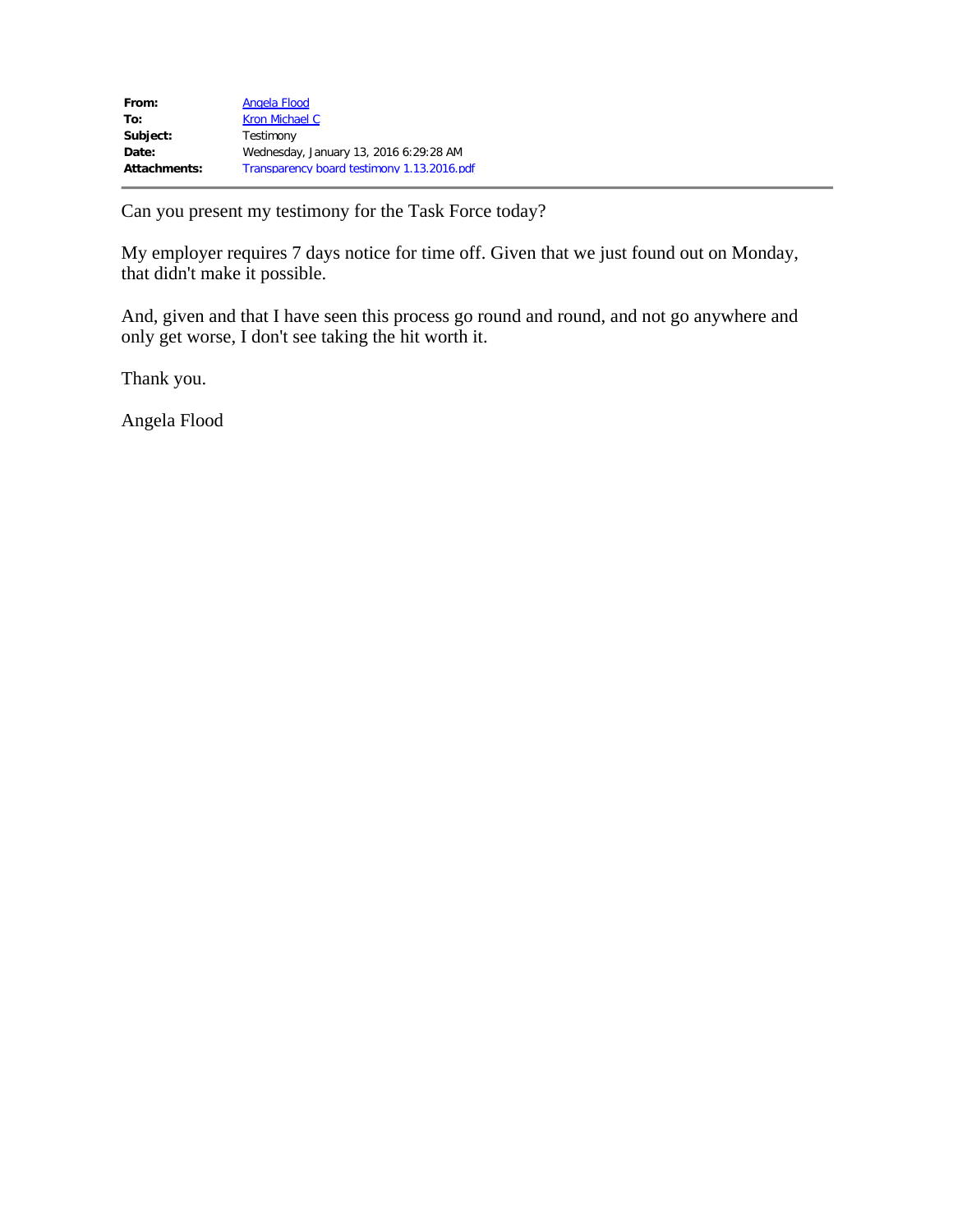My name is Angela Flood.

The first amendment states, in part Congress shall make no law...abridging the freedom of speech, or of the press; or the right of the people peaceably to assemble, and to petition the Government for a redress of grievances. While I am presenting today, I want you to think of those words and how they are being applied in this room.

During testimony for HB 3505, Bill Johnstone, Oregon Association of Broadcasters, stated media must often make business decisions about what they report based on the charges that will be incurred to get documents. Reporting may not occur, at all, due to delays. Elections may be influenced, as in the case of former Governor Kitzhaber, and the refusal to release documents when requested.

Often, in order to provide information for redress of grievances with the government, citizens need documentation. Citizens must be allowed unshackled access to that information. It cannot be hindered by charges or delays.

The practice of charging fees for documents is an antiquated abridgment of a free press and redress and it needs to stop.

I have been to so many of these transparency meetings, I have lost count. Always the same players. But, never any forward movement.

How many are here for the agenda of freeing up the information?

Too many dollars are being spent on highly paid, tax funded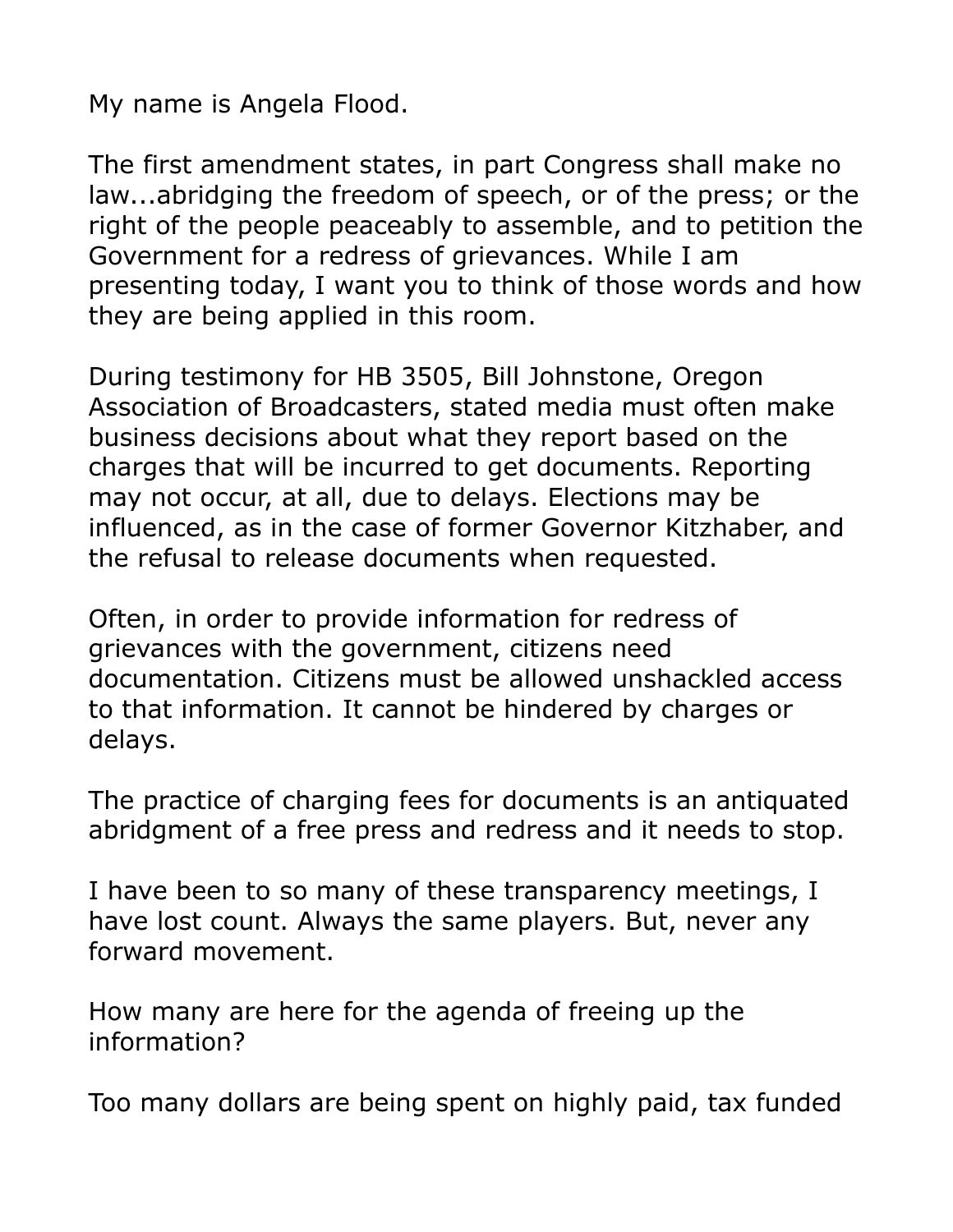lobbyists. People who coach entities to testify they cannot afford to comply with requests for records. If officials want to restore trust, can they afford not to provide sunlight into the transactions being made on citizens' behalf? Too many officials, who don't want information known, or are ignorant of the true value of disclosure, buy into the arguments. Lobbyists don't make money if they don't have a battle to fight. So, they create one.

For the right price, or the right person, those documents become available. That is not trust building.

The laws need to be brought into this century. If employees do not know how to work within the available technology, that should not be my problem. It's a job skill. Either they are qualified or they are not.

My goal is to see all documents made available online, and in real time. It doesn't have be all documents at once. Pick a date and start there, going forward. And if someone requests something, put it online. In lieu of that, all documents should be made available free of charge. There is precedence for this in other states. Oregon continues to fail in transparency and it not acceptable.

I promise you, despite the statements made by lobbyists and staff, no one is going to make thousands of requests at a time. Might people make requests that officials may be embarrassed to release? Quite possibly. But, when the documents become hard to come by, citizens become suspicious and animosity is generated.

In the private sector, if an employee delayed or charged their manager for information, they would be fired. Yet, this seems